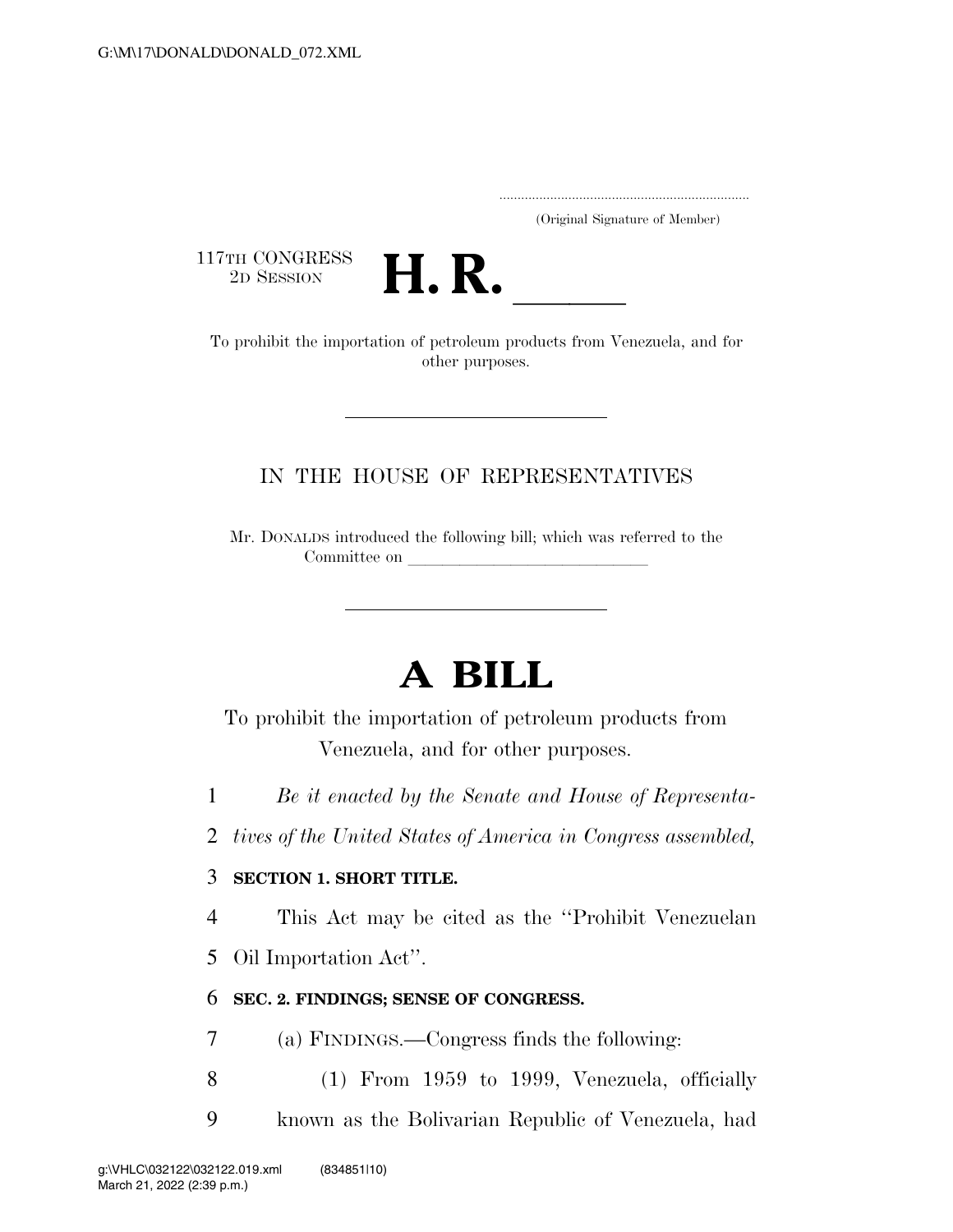a form of government that embraced democratic principles.

 (2) In 1999, Hugo Cha´vez was elected as the President of Venezuela, where he maintained power by redistributing the country's vast oil reserves to- wards social welfare programs, suppressing dissent and independent media, and corrupting Venezuela's democratic institutions, while simultaneously nation- alizing the country's private businesses, which he did so until his death on March 5, 2013.

11 (3) On April 24, 2013, Nicolás Maduro became President of Venezuela, notwithstanding multiple claims of election fraud and constitutional violations against Maduro.

 (4) During this time, Venezuela's economy had become strongly dependent on the exportation of oil, with crude accounting for 86 percent of its exports. (5) However, in 2014, Venezuela entered into an economic recession, which led to the Venezuelan 20 regime's partnership with Petróleos de Venezuela, S.A. (PDVSA), a state oil company, to combat the highly fluctuating price of oil in Venezuela along with the country's overall steep decrease in oil pro-duction.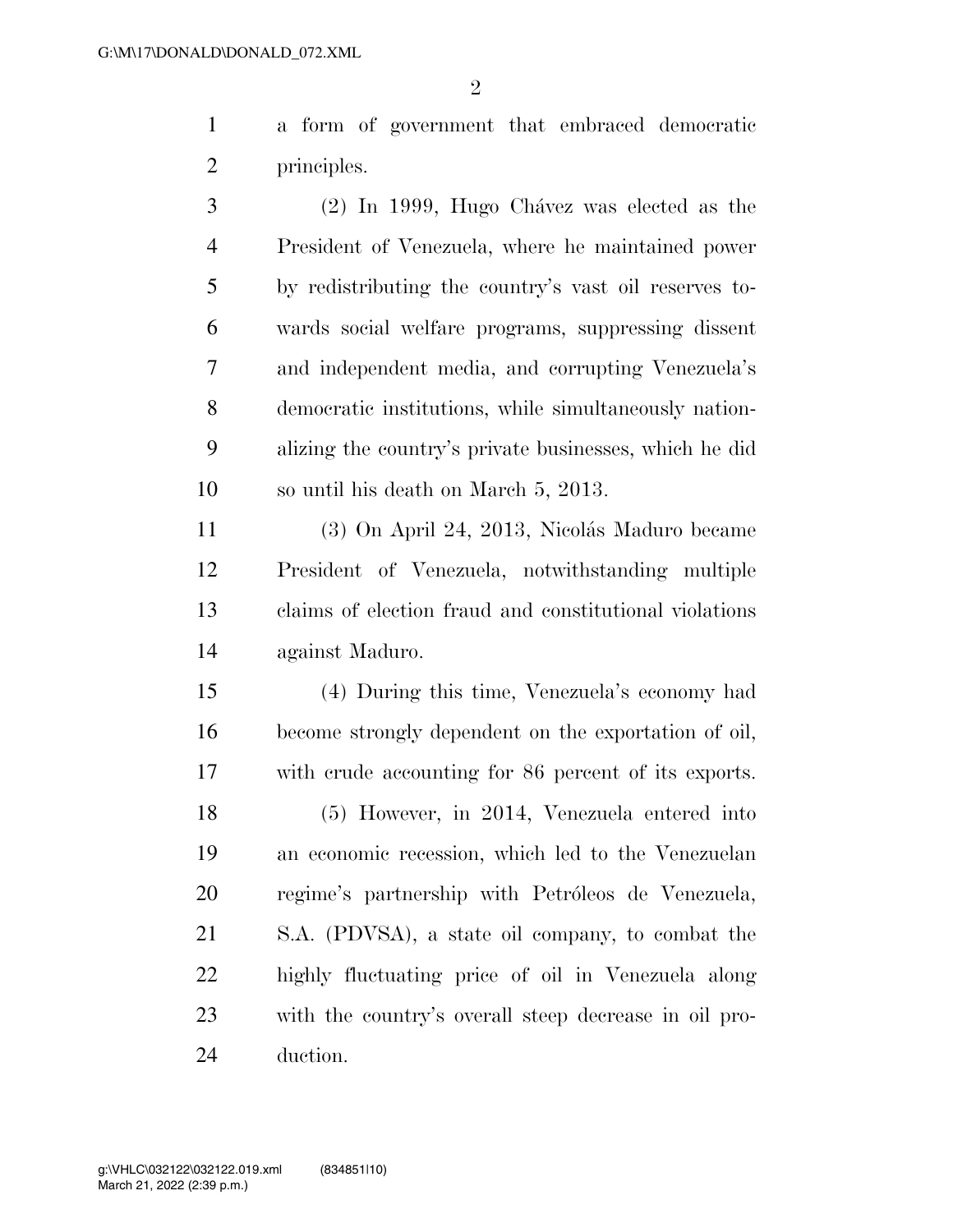(6) In 2015, Venezuela's economic struggles continued, with Venezuela having the world's highest rate of inflation that surpassed 100 percent, result- ing from the Maduro regime's socialist economic pol- icy that ultimately redistributed the oil-generated wealth to Venezuela's oligarchs.

 (7) In January 2016, Maduro declared an ''eco- nomic emergency'' due to the country's inability to provide for basic human needs to its citizens, leading to riots in the streets of Venezuela.

 (8) In 2017, Maduro announced that leading opposition parties would be barred from taking part in the country's presidential election, which led the United States and other countries formally recog- nizing Juan Guaido´ as the President of Venezuela, although countries such as China, Russia, Cuba, and 17 Iran still continued to recognize President Nicolás Maduro.

 (9) In August 2019, President Donald Trump signed an executive order to impose tough sanctions against Maduro's totalitarian regime.

 (b) SENSE OF CONGRESS.—It is the sense of Con-gress that Congress—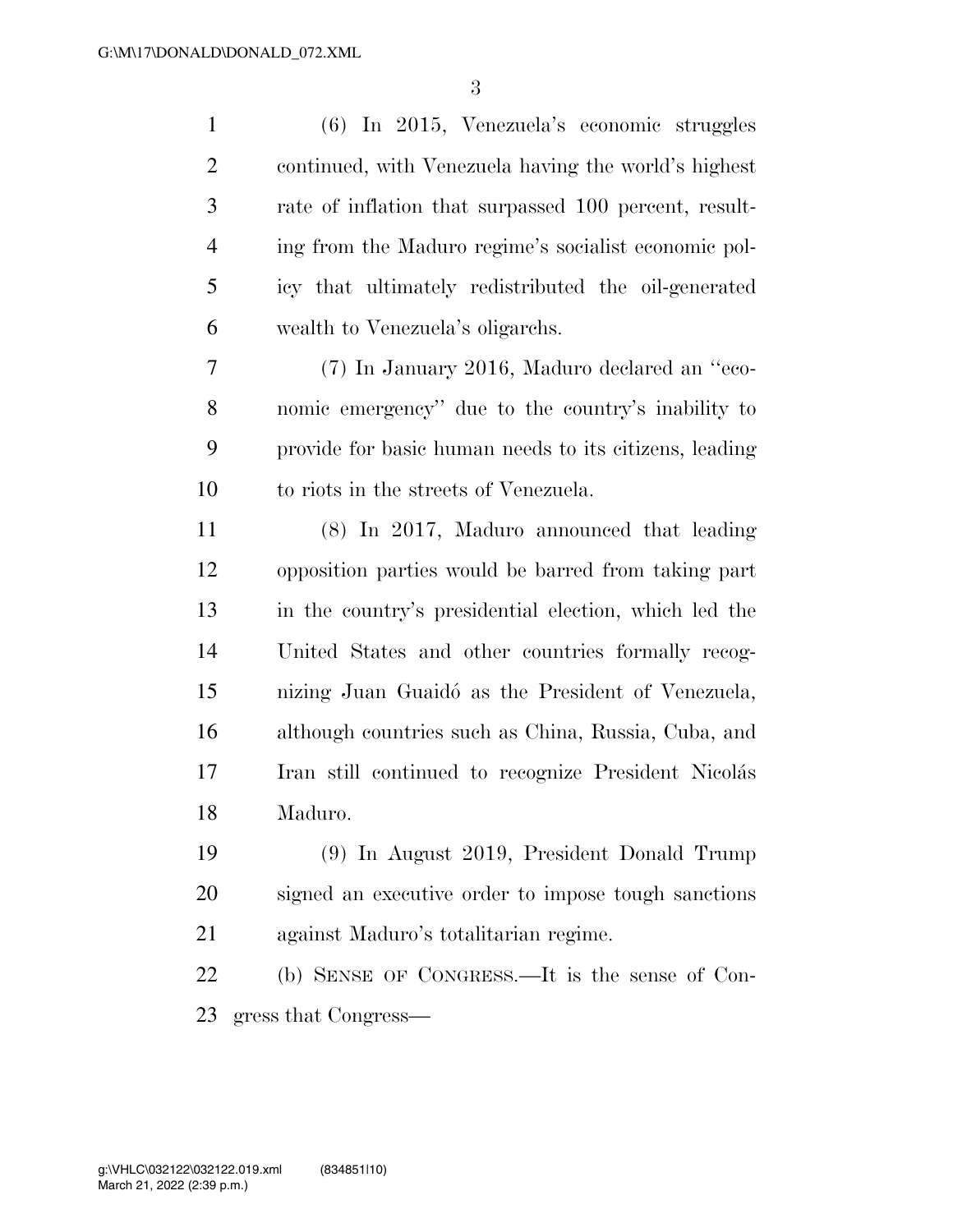(1) recognizes that Venezuela has been im- pacted by hyperinflation, rampant crime, and signifi- cant government corruption; (2) condemns the totalitarian Maduro regime and calls for the return of constitutional democratic government to Venezuela similar to the form of gov- ernment that existed in the country from 1959 to 1999; and (3) calls on President Joseph Biden to use rel- evant constitutional and statutory authorities that grant emergency powers to waive unnecessary envi- ronmental permitting requirements until the United States can reliably produce enough oil and natural gas to recapture America's global energy dominance. **SEC. 3. STATEMENT OF POLICY.**  16 It shall be the policy of the United States— (1) to support the desire of the people of Ven- ezuela for freedom and democracy; (2) to promote its national security interests by prohibiting the importation of petroleum products from Venezuela in the midst of the ongoing Russian attack on Ukraine; (3) to stress the importance of American energy independence, particularly from countries such as

Russia and Venezuela; and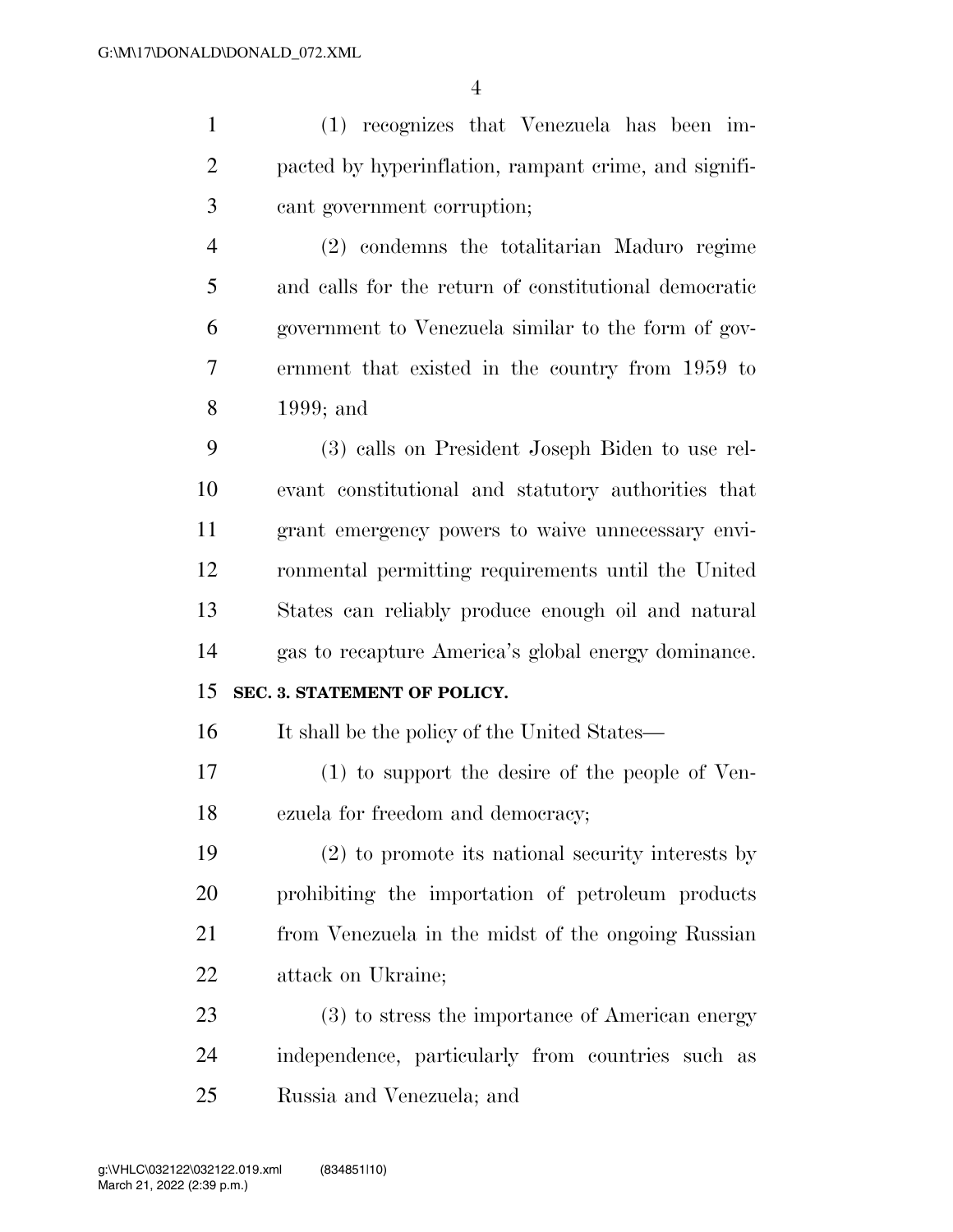(4) to implement American-first energy policies that contradict President Biden's overall energy pol-icy approach.

## **SEC. 4. PROHIBITION ON IMPORTATION OF PETROLEUM PRODUCTS FROM VENEZUELA.**

 (a) IN GENERAL.—The President shall prohibit the importation of all petroleum products (as such term is de- fined in section 3 of the Energy Policy and Conservation Act (42 U.S.C. 6202)) originating from Venezuela into the customs territory of the United States (as such term is defined in General Note 2 of the Harmonized Tariff Schedule).

 (b) MODIFICATION OR REMOVAL OF PROHIBITION.— The President may modify or remove the prohibition under subsection (a) with respect to some or all petroleum products described in such subsection only if the Presi-dent—

 (1) reimplements and maintains the sanctions 19 imposed against Petróleos de Venezuela, S.A. (PDVSA);

 (2) directs the Executive Office of the President to conduct and submit to the appropriate congres-sional committees and leadership a study that—

 (A) outlines the impacts and implications of Executive Order 13990 of January 20, 2021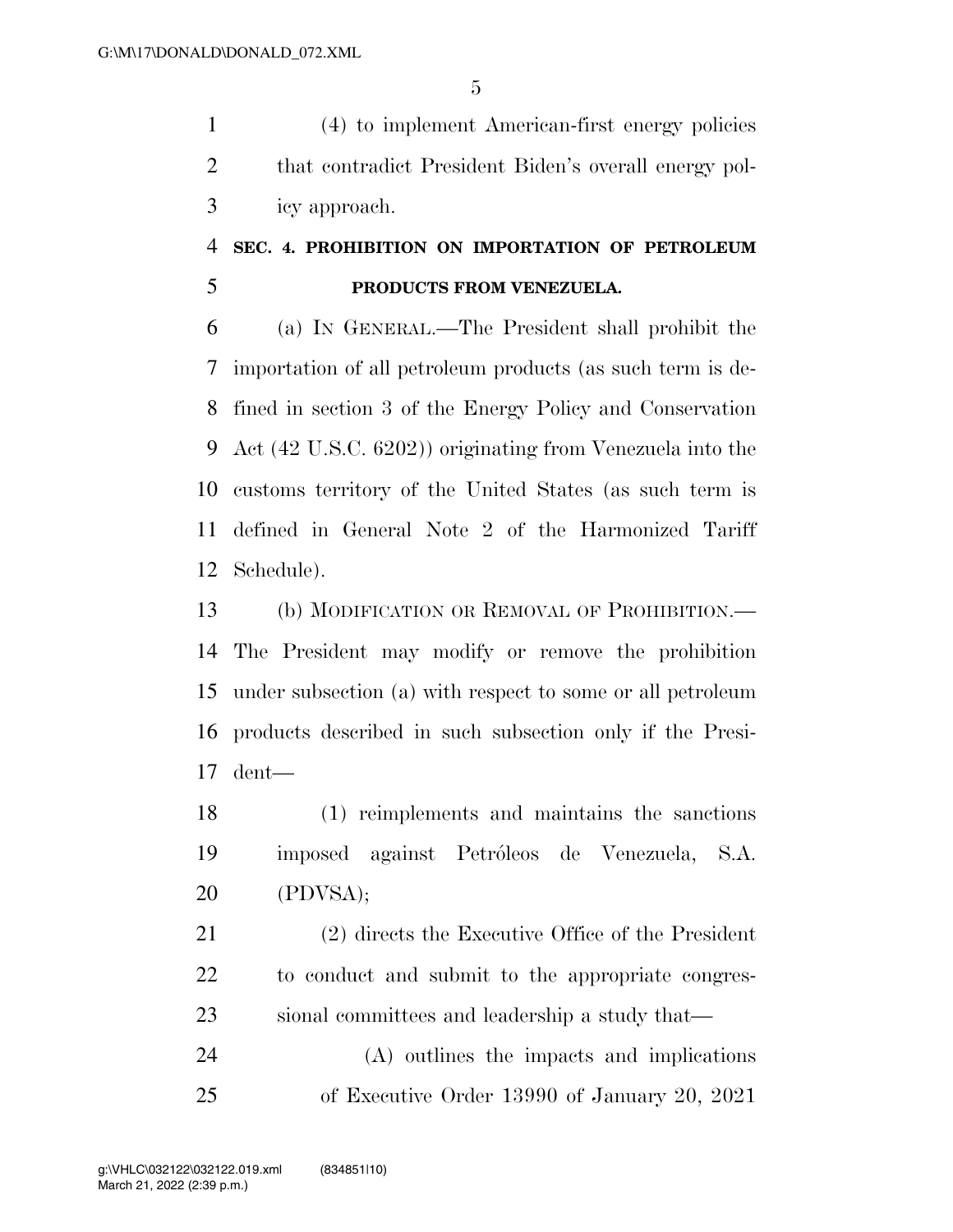| $\mathbf{1}$   | $(86 \text{ Fed. Reg. } 7037; \text{ relating to protecting pub-}$ |
|----------------|--------------------------------------------------------------------|
| $\overline{2}$ | lic health and the environment and restoring                       |
| 3              | science to tackle the climate crisis), specifically                |
| $\overline{4}$ | pertaining to the decision to revoke—                              |
| 5              | (i) Executive Order 13766 of January                               |
| 6              | 24, 2017 (82 Fed. Reg. 8657; relating to                           |
| 7              | expediting environmental review and ap-                            |
| 8              | provals for high priority infrastructure                           |
| 9              | projects);                                                         |
| 10             | (ii) Executive Order 13778 of Feb-                                 |
| 11             | ruary 28, 2017 (82 Fed. Reg. 12497; re-                            |
| 12             | lating to restoring the rule of law, fed-                          |
| 13             | eralism, and economic growth by reviewing                          |
| 14             | the "Waters of the United States" rule);                           |
| 15             | (iii) Executive Order 13783 of March                               |
| 16             | 28, 2017 (82 Fed. Reg. 16093; relating to                          |
| 17             | promoting energy independence and eco-                             |
| 18             | nomic growth);                                                     |
| 19             | (iv) Executive Order 13792 of April                                |
| 20             | 26, 2017 (82 Fed. Reg. 20429; relating to                          |
| 21             | review of designations under the Antiq-                            |
| 22             | uities Act);                                                       |
| 23             | (v) Executive Order 13795 of April                                 |
| 24             | 28, 2017 (82 Fed. Reg. 20815; relating to                          |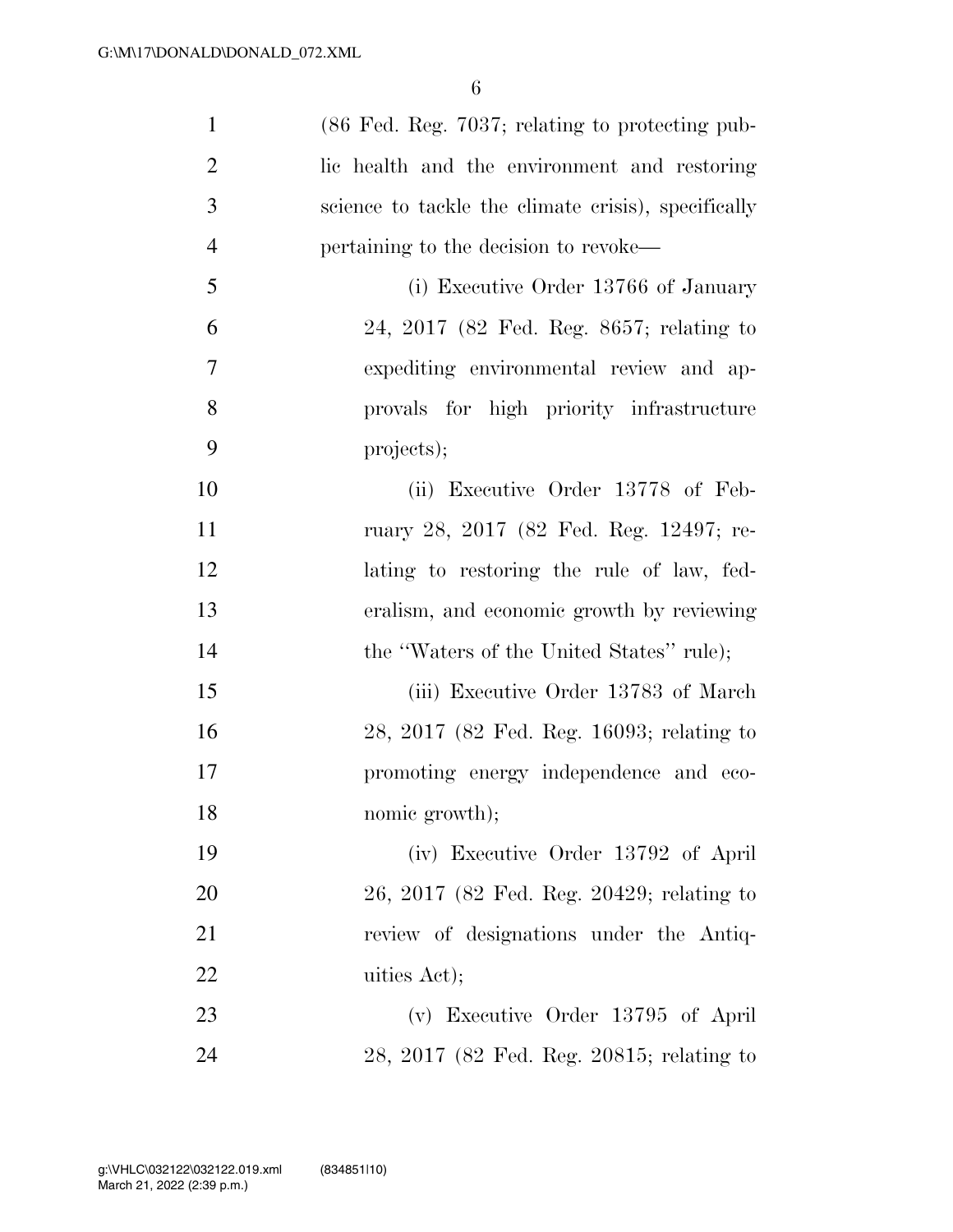| $\mathbf{1}$   | implementing an America-first offshore en-      |
|----------------|-------------------------------------------------|
| $\overline{2}$ | ergy strategy);                                 |
| 3              | (vi) Executive Order 13868 of April             |
| $\overline{4}$ | 10, 2019 (84 Fed. Reg. 15495; relating to       |
| 5              | promoting energy infrastructure and eco-        |
| 6              | nomic growth); and                              |
| 7              | (vii) Executive Order 13807 of Au-              |
| 8              | gust 15, 2017 (82 Fed. Reg. 40463; relat-       |
| 9              | ing to establishing discipline and account-     |
| 10             | ability in the environmental review and         |
| 11             | permitting process for infrastructure           |
| 12             | projects);                                      |
| 13             | (B) provides the necessary and appropriate      |
| 14             | recommendations for the President to reimple-   |
| 15             | ment an America-first offshore energy strategy, |
| 16             | as in effect on January 19, 2020;               |
| 17             | (C) reports on the effects of President         |
| 18             | Biden's-                                        |
| 19             | (i) decision to institute a moratorium          |
| 20             | on offshore and onshore oil and gas leasing     |
| 21             | on Federal land, including the directive to     |
| 22             | the Department of the Interior to pause all     |
| 23             | oil and gas lease sales on Federal lands;       |
| 24             | (ii) actions that threaten to raise roy-        |
| 25             | alty rates for any onshore and offshore         |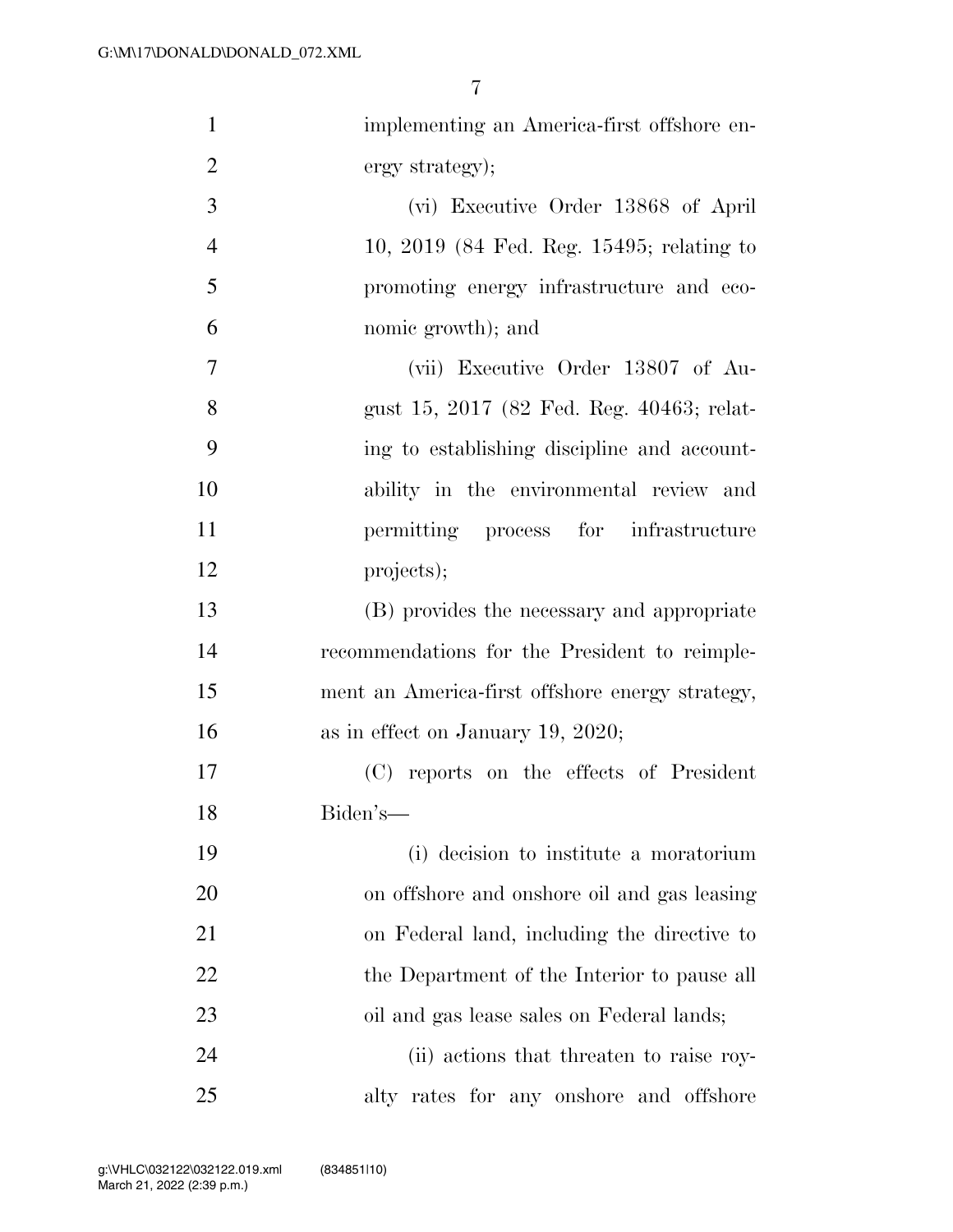| $\mathbf{1}$   | projects relating to the oil and gas indus-   |
|----------------|-----------------------------------------------|
| $\overline{2}$ | try;                                          |
| 3              | (iii) statements that create significant      |
| $\overline{4}$ | regulatory uncertainty, including the Presi-  |
| 5              | dent's threats of implementing new exces-     |
| 6              | sive and burdensome regulations on the oil    |
| 7              | and gas industry;                             |
| 8              | (iv) decision to stop the lease sales in      |
| 9              | the Coastal Plain (as defined in section      |
| 10             | $20001(a)(1)$ of the Public Law 115-97 (16)   |
| 11             | U.S.C. 668dd note $(a)(1))$ of the Alaska     |
| 12             | National Wildlife Refugee and the National    |
| 13             | Petroleum Reserve-Alaska;                     |
| 14             | (v) directive to the Department of En-        |
| 15             | ergy to delay the review of certain liquified |
| 16             | natural gas export licenses;                  |
| 17             | (vi) allocation of authority to the Fed-      |
| 18             | eral Energy Regulatory Commission to          |
| 19             | change its certificate policy statement gov-  |
| 20             | erning interstate natural gas pipeline re-    |
| 21             | views;                                        |
| 22             | (vii) decision to shut down critical          |
| 23             | mining projects, such as Twin Metals cop-     |
| 24             | per-nickel mine in Minnesota;                 |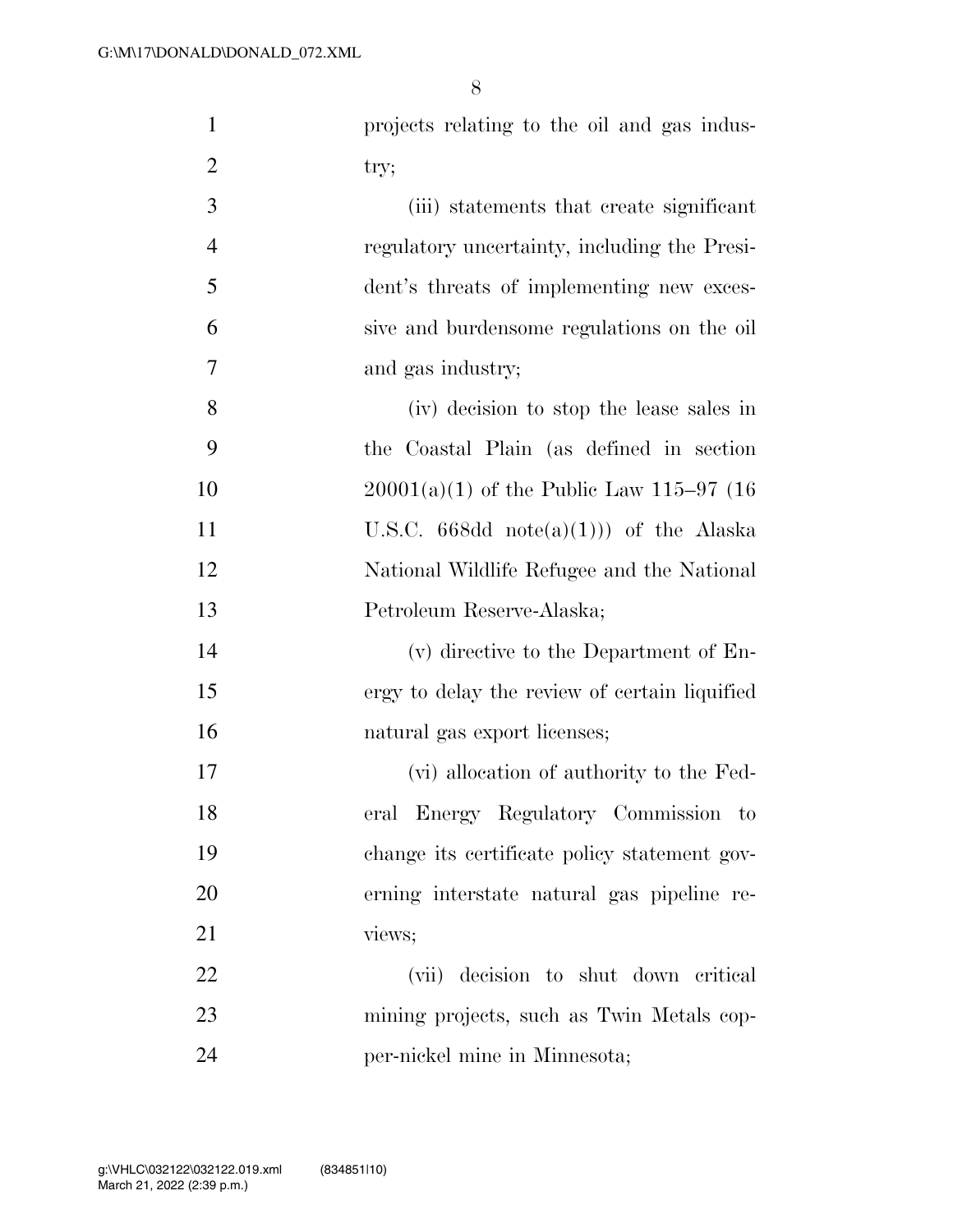| $\mathbf{1}$   | (viii) guidance to the Department of              |
|----------------|---------------------------------------------------|
| $\overline{2}$ | the Treasury that prevents the Depart-            |
| 3              | ment of Energy, the United States Agency          |
| $\overline{4}$ | for International Development, and the            |
| 5              | Department of State from investing in             |
| 6              | loans or grants for fossil fuel projects          |
| 7              | abroad;                                           |
| 8              | (ix) refusal to permit mining projects,           |
| 9              | such as Resolution Copper in Arizona;             |
| 10             | (x) decision to reinstitute National              |
| 11             | Monuments, including Bears Ears Na-               |
| 12             | tional Monument and Grand Staircase-              |
| 13             | Escalante National Monument, to prevent           |
| 14             | the development of fossil fuel projects; and      |
| 15             | (xi) response to the Bureau of Land               |
| 16             | Management's ongoing backlog of pending           |
| 17             | applications for permits to drill on Federal      |
| 18             | land;                                             |
| 19             | (D) includes supplemental background in-          |
| 20             | formation pertaining to the President's decision  |
| 21             | to implement a temporary moratorium on all        |
| 22             | Federal activities relating to the implementation |
| 23             | of the Coastal Plain Oil and Gas Leasing Pro-     |
| 24             | gram (as established by the Record of Decision    |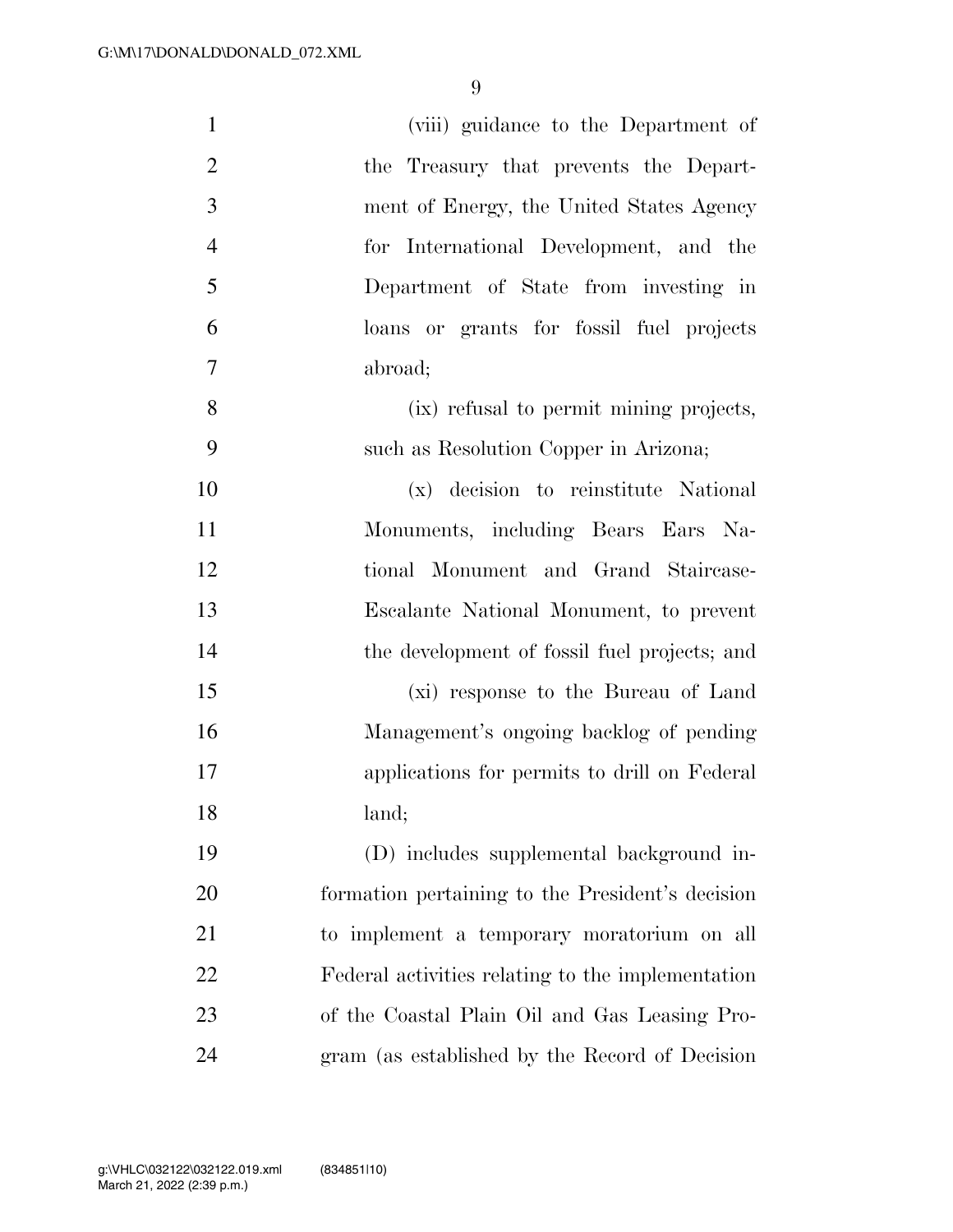| $\mathbf{1}$   | signed August 17, 2020) in the Arctic National  |
|----------------|-------------------------------------------------|
| $\overline{2}$ | Wildlife Refuge; and                            |
| 3              | (E) describes the potential impacts of          |
| $\overline{4}$ | pausing all new discretionary regulatory policy |
| 5              | that would negatively impact the oil and gas    |
| 6              | sector, including—                              |
| $\overline{7}$ | (i) the proposed rule titled "Standards"        |
| 8              | of Performance for New, Reconstructed,          |
| 9              | Modified Sources and Emissions<br>and           |
| 10             | Guidelines for Existing Sources: Oil and        |
| 11             | Natural Gas Sector Climate Review" and          |
| 12             | published on November 15, 2021 (86 Fed.         |
| 13             | Reg. $63110$ ;                                  |
| 14             | the Environmental Protection<br>(ii)            |
| 15             | Agency's decision to reconsider the pre-        |
| 16             | vious Administration's decision to retain,      |
| 17             | without revision, the National Ambient Air      |
| 18             | Quality Standards for particulate matter        |
| 19             | and ozone;                                      |
| 20             | (iii) the development by the Environ-           |
| 21             | mental Protection Agency of a new defini-       |
| 22             | tion of the term "waters of the United          |
| 23             | States" for any purpose that affects the oil    |
| 24             | and gas sector; and                             |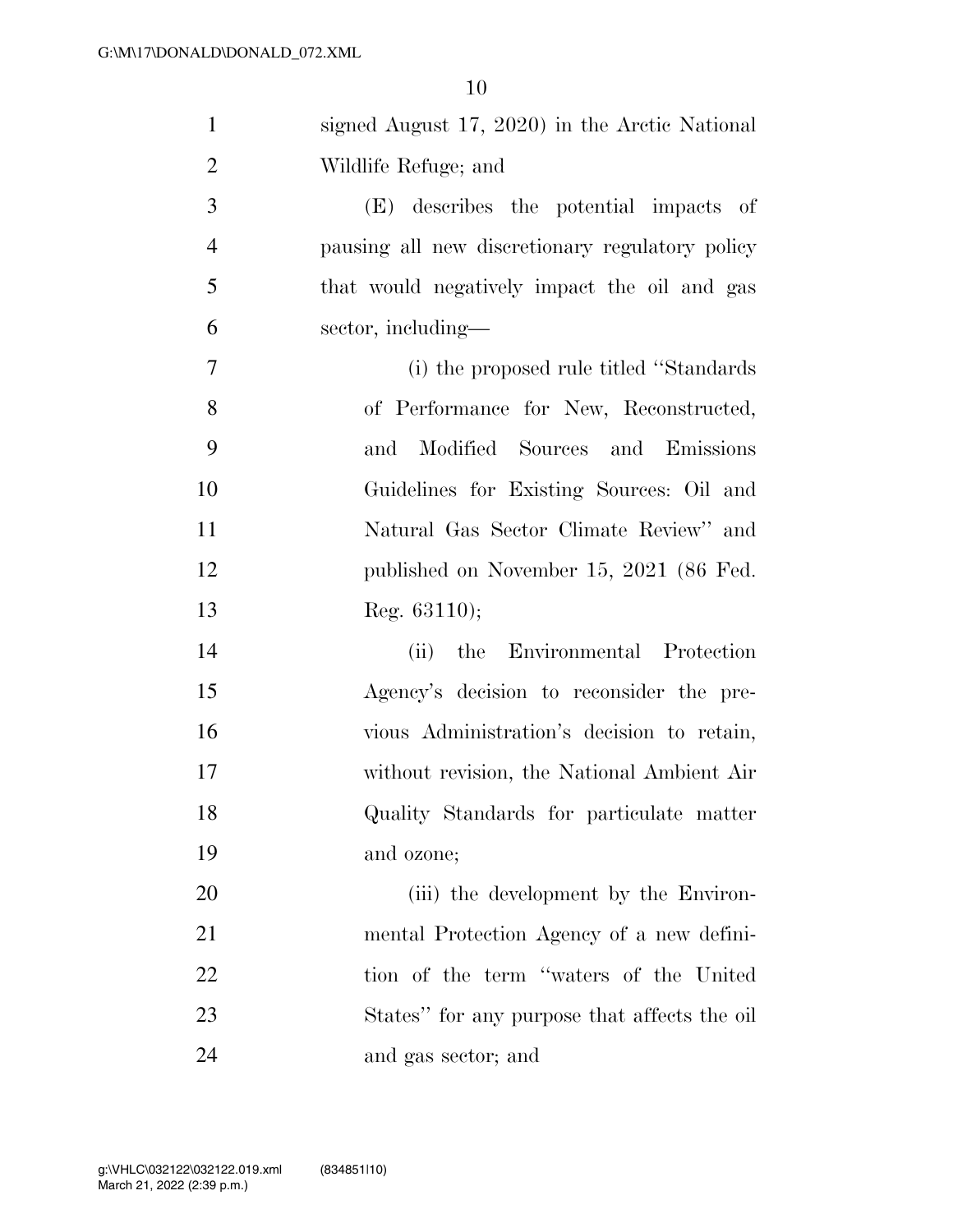| $\mathbf{1}$   | (iv) the modification by the Corps of                |
|----------------|------------------------------------------------------|
| $\overline{2}$ | Engineers of nationwide permit (NWP)                 |
| 3              | regulations under section 404 of the Fed-            |
| $\overline{4}$ | eral Water Pollution Control Act (33                 |
| 5              | U.S.C. 1344) and section 10 of the Act of            |
| 6              | March 3, 1899 (33 U.S.C. 403);                       |
| 7              | (3) renews the authorization of the Keystone         |
| 8              | XL pipeline for the purpose of importing oil from    |
| 9              | Canada to the United States, as described in the     |
| 10             | Presidential permit of March 29, 2019 (84 Fed.       |
| 11             | Reg. 13101);                                         |
| 12             | (4) resumes oil and gas leasing on Federal           |
| 13             | land; and                                            |
| 14             | (5) notifies the appropriate congressional com-      |
| 15             | mittees and leadership that, in the determination of |
| 16             | the President, such modification or removal is ap-   |
| 17             | propriate given the situation in Ukraine, and in-    |
| 18             | cludes with such notification-                       |
| 19             | $(A)$ an explanation of the rationale for            |
| <b>20</b>      | such modification or removal; and                    |
| 21             | (B) if the modification does not result in           |
| 22             | the full removal of the prohibition, a description   |
| 23             | of the criteria to be met by Venezuela for fur-      |
| 24             | ther modification or removal of remaining ele-       |
| 25             | ments of the prohibition.                            |